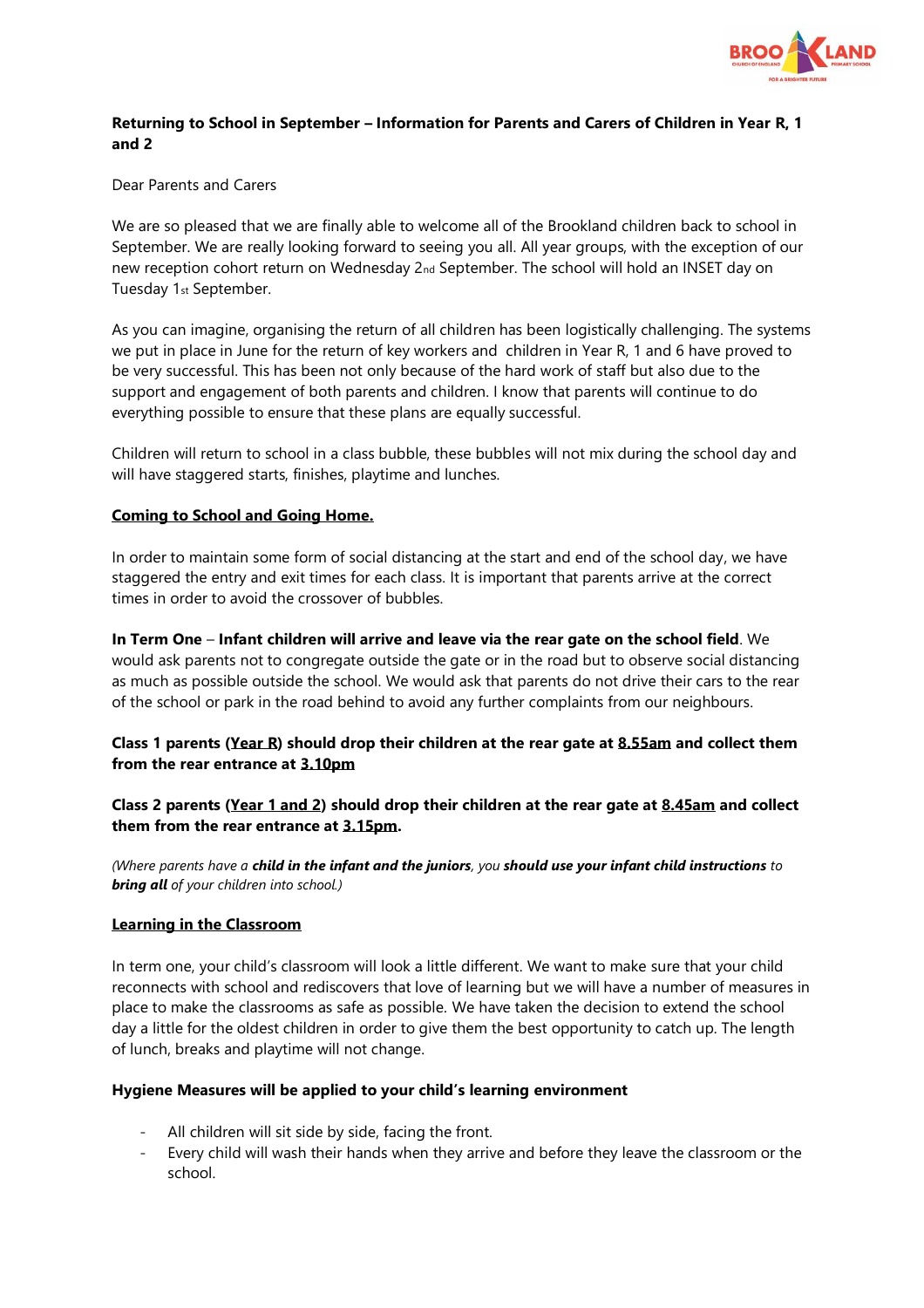- Every child will have a designated chair and work station.
- Children will have their own stationery kit, provided by the school.
- Furniture and equipment, along with high touch points will be cleaned regularly throughout the day.
- Soft furnishing, outside play equipment will be temporarily unavailable.
- Reading books will be placed in a special box and sanitised before it is passed on.
- The children will only work in their class 'bubbles'. They will not have assemblies in the hall or mix in groups beyond their bubble. Playtimes and lunchtimes will also be separate.

### **Lunch**

- We will be providing hot lunches from the start of term but these will be delivered to the bubbles in take away containers.
- All children in Reception, Year 1 and Year 2 are eligible for a Universal Free School Meal. We expect this to be available in September to all infant children.
- All other children will need a packed lunch which will be eaten with their class bubble. These will either be eaten in the classroom or outside if the weather is nice.

### **Things to bring to school**

- Children should wear school uniform.
- A packed lunch if that is what you have chosen to do.
- A water bottle with your name on it.
- A coat or jacket with your name on it.
- On Tuesday wear a PE kit with tracksuit and trainers.
- Reading book.
- No pencil cases or items from home.

#### **Play and Break Times**

- The children will have staggered break times to avoid crossover.
- Please provide a piece of fruit or vegetable for snack time.
- Play equipment will be limited.

#### **Attendance**

- Attendance for every child from September becomes statutory again.
- The normal school absence policy and procedures apply.
- **If your child is unwell, they must not attend school**. Parents should contact the school office before 9.30am with details of your child's illness. We will send further guidance closer to the start of term.
- The school will be engaging with the Track and Trace System.
- Guidance from Public Health England currently states that primary aged children should not wear face masks in school. (This will be reviewed as and when guidance is updated)
- If your child becomes unwell at school, we will call you straight away for you to collect them. The school has a designated area, following PHE guidelines. Parents will be directed to this when asked to collect.

# **The School Office**

Please call the school office, email or Dojo instead of visiting the office.